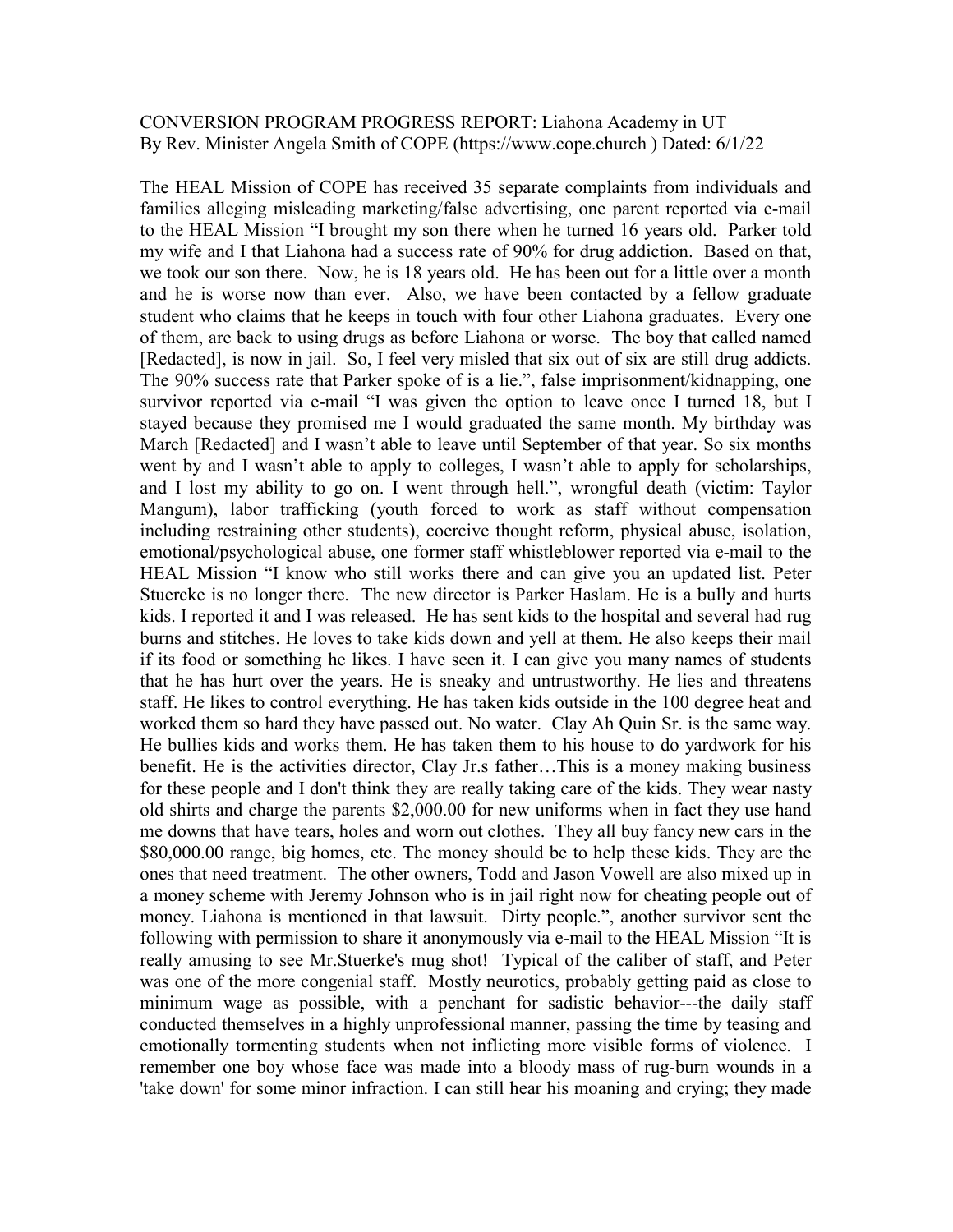all of us go to our rooms and shut the doors, but that didn't keep out the screams. Often, I have nightmares about Liahona. Even after all these years. I remember that trail of bloody footprints on the track. One kid had a sore in his foot, but the staff always made us walk barefoot and, more importantly, were indifferent to the suffering of others. The logic is: if you are in the program, you have been stripped of your humanity and been designated as merely a flesh of labels to be disposed of as they see fit. The gulag analogy is apt; the same quality of dehumanization that made the holocaust possible makes boys' homes possible today. There is no real oversight, the victims have no means of defending themselves and no one to represent them in the outside world, and there also is the stench of legal and political corruption that hangs about this industry of misery wherever it goes. "Thinking Error," that's what they called our objections to maltreatment, abuse of authority, and injustice. Their motto should be: "might makes right and money pays." And, boys, did the money ever pay! How anyone could have a clear conscience after running such a program is inconceivable. The rife hypocrisy was palpable. There are all variety of incidents of abuse I could recall, but who wants to think about that? There are even much more incriminating, serious legal transgressions I have in mind, but looks like the statute of limitations has elapsed. Yes, sometimes evil does triumph.", and held incommunicado (communication blackouts, censored and monitored communications with outside world) at Liahona Academy. Some of these complaints are referenced online and others remain confidential and on file with the church. With the intention of providing an opportunity for closure, clarification, and potentially peace, on 5/24/22 Rev. Angela Smith invited Liahona Academy victims (families and survivors) as well as staff whistleblowers to provide a guest sermon. That invitation read thus:

"Dear Liahona Academy Survivors and Families,

Liahona Academy is on the HEAL Mission watch-list (of fraudulent and abusive programs) and enrolled in the COPE Conversion Program based on your reports to the HEAL Mission alleging fraud, abuse, and/or other violations. You can learn more or refresh your memory at https://www.heal-online.org/thelist.htm and/or https://www.healonline.org/liahona.htm .

The HEAL Mission and COPE Conversion Program (for Conversion Programs) has updated our protocols to provide entities populating the watch-list and/or enrolled in the COPE Conversion Program three ways off the watch-list or out of the program. Death and/or closure remains one way after which they will be buried at http://www.beyondbusiness.net/youarenext.htm with the others who didn't make it off the list or reform in time. Programs enrolled in the COPE Conversion Program/placed on the watch-list are also eligible for graduation if they meet the minimum Honesty In Marketing Standards described and/or provided via hypertext link at https://www.cope.church/standards.htm . The third option is merciful release. Merciful releases are determined by date of last directly reported to the HEAL Mission complaint (date of incident(s) of abuse), whether those incidents occurred prior to when by custom or law the requirement to retain such records has expired, and whether Sponsors (you) are actively participating or maintaining interest in holding your program accountable.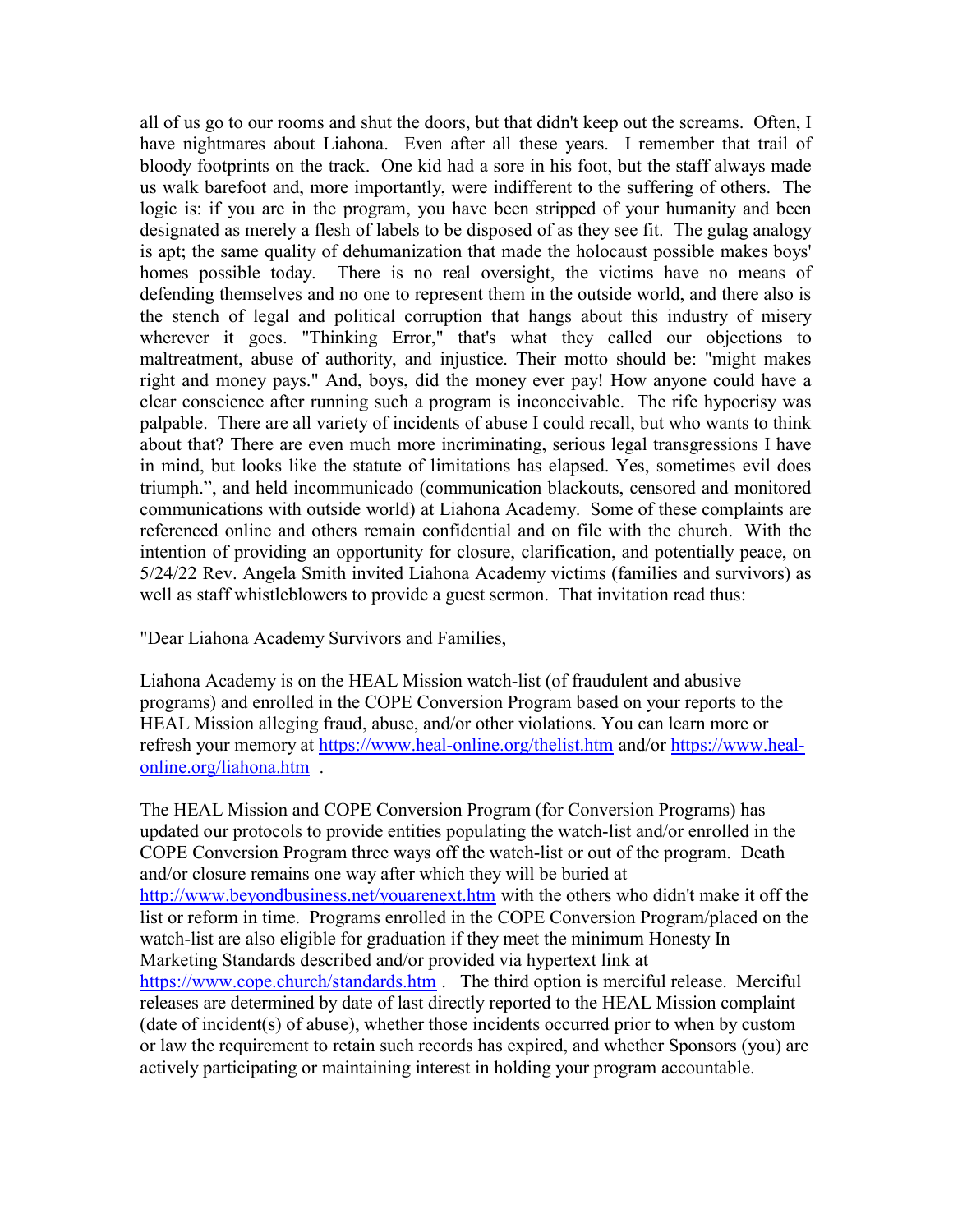The most recent complaint the mission received on Liahona Academy occurred in 2020 (if you were abused later than that then you did not include the dates of your enrollment when you contacted the HEAL Mission). The custom is to retain such records for 7 years in Utah. So, the requirements for merciful release have not been met. This is an invitation for you to provide a guest sermon by Wednesday, June 1st, 2022 at 8pm Pacific unless you prefer a progress report be posted at that time in lieu of any guest sermon. For guest sermons and progress reports see https://www.heal-online.org. Here's how to participate:

1. In the body of an e-mail message write out your complete sermon and include answers to the following questions:

Did you report fraud or other unlawful actions to the proper authorities? If not, why? If so, what happened with the reports? (So, 2 part question)

Why do you believe Liahona Academy should remain enrolled in the COPE Conversion Program?

2. Send that guest sermon to me at  $rev(a)$  cope. church with your first and last name (full) and notify me if you wish for your contact information to be included or for all feedback to be handled by the mission and/or church. Your full first and last name will be shared along with your sermon as written and provided by you. It will be posted as a Guest Sermon at https://www.heal-online.org , https://www.heal-online.org/liahona.htm , and https://www.cope.church/sermons.htm .

If no one provides a guest sermon and there are no new complaints received by the HEAL Mission of COPE by December 31st, 2027, Liahona Academy will be mercifully released.

Thank you in advance for participating. And, please learn more about how to value your contributions at https://www.cope.church/givetoday.pdf.

In Solidarity,

Rev. Angela Smith HEAL Mission National Coordinator/Founding Mother of COPE"

Now, there was a vote on whether Liahona Academy should remain on the watch-list initiated on April 11th, 2020 where all Sponsors of that program's placement in the COPE Conversion Program were invited to participate. The majority of participants voted against merciful release or the equivalent at that time. HEAL Mission and the COPE Conversion Program recognize participation in the vote in April as recent enough participation even if Sponsors prefer more time to consider, write, and/or provide any guest sermon. While we understand this may be disappointing for Liahona Academy, it is the hope that this progress report helps explain the reasons for the continued enrollment/placement in the COPE Conversion Program. Additional or continued